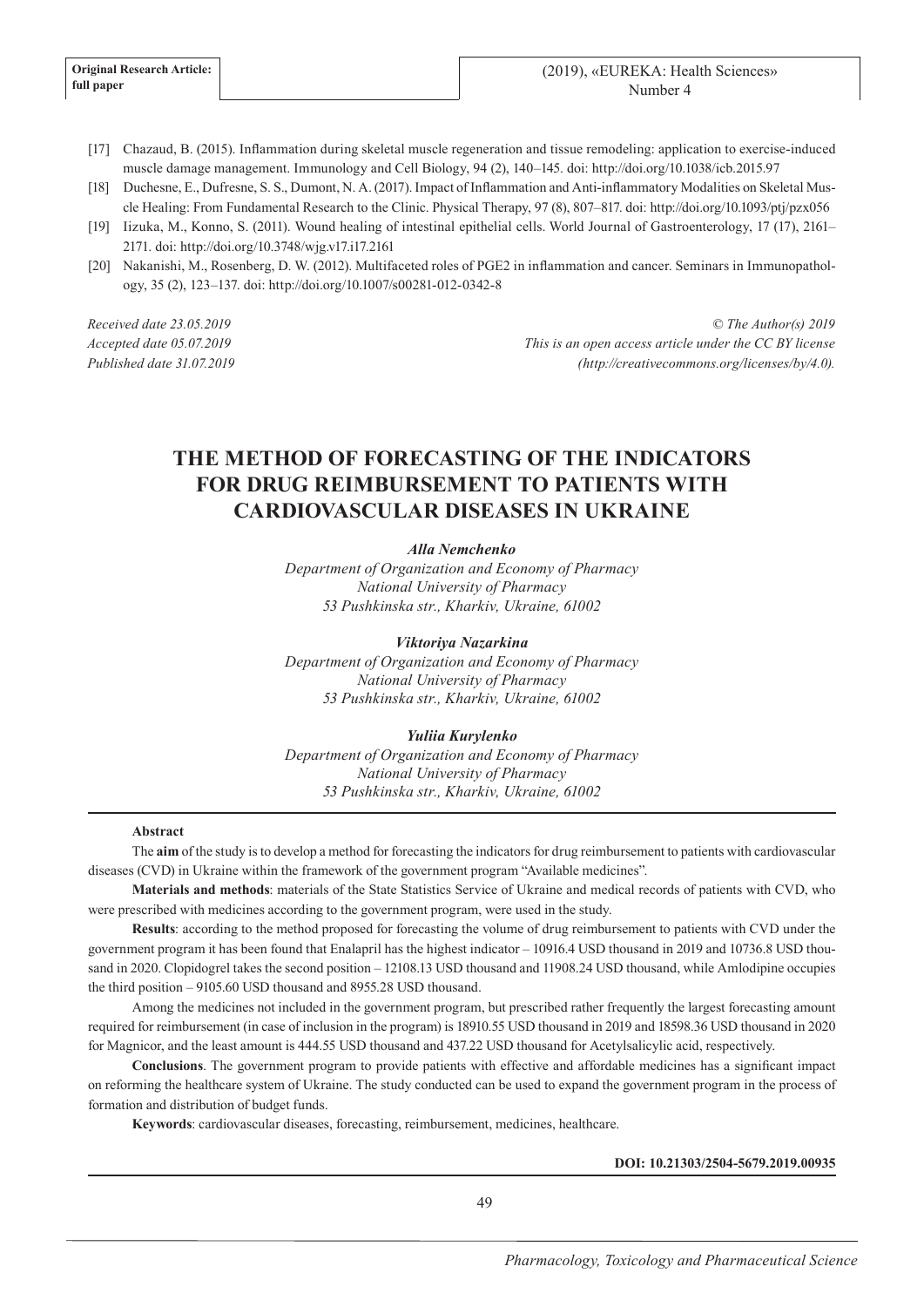# **1. Introduction**

Cardiovascular diseases (CVD) hold a leading place in the world among other nosology's by the number of deaths of the working-age population. In the field of healthcare of the leading countries of the world, the government programs for drug reimbursement are increasingly introduced to improve the availability and quality of medical and pharmaceutical care to all segments of the population [1–3]. Since 2012, government projects and programs to increase the availability of pharmaceutical care to all segments of the population have been implemented in the healthcare of Ukraine. In 2017, the government program "Available medicines" was introduced with the aim of providing patients with life-saving necessary medicines for the treatment of nosologies, such as CVD, asthma and type II diabetes [3]. In the same year, thanks to the support of Management Sciences for Health (MSH), the project "Safe, available and effective medicines for Ukrainians" (SAFEMed) began its work in Ukraine. Its main goal is to improve the financing mechanisms of the national healthcare system [4].

As practice has shown, the pharmacotherapy of CVD is quite expensive and long due to the peculiarity of the disease course and the presence of concomitant nosologies in a patient. Therefore, the rational use of budgetary funds is one of the main components for further development of the healthcare system.

# **2. Aim of the research**

The aim of our study was to develop a method for predicting the indicators for drug reimbursement to patients with CVD in Ukraine within the framework of the government program "Available medicines".

# **3.Materials and methods**

Materials from the official Express issues formed by the State Statistics Service of Ukraine (within 2013–2018); medical records of patients with CVD, who were prescribed medicines according to the government program for reimbursement; the data of our preliminary pharmacoeconomical analysis of treatment regimens of patients with CVD were used in the study [5–7]. Statistical, analytical, mathematical methods and the method of generalization of scientific information were applied in the work. The method of the study is presented in **Fig. 1**.





Despite the fact that CVD have a significant variation in morbidity indicators their ranking by regions of Ukraine was conducted according to three groups (**Table 1**).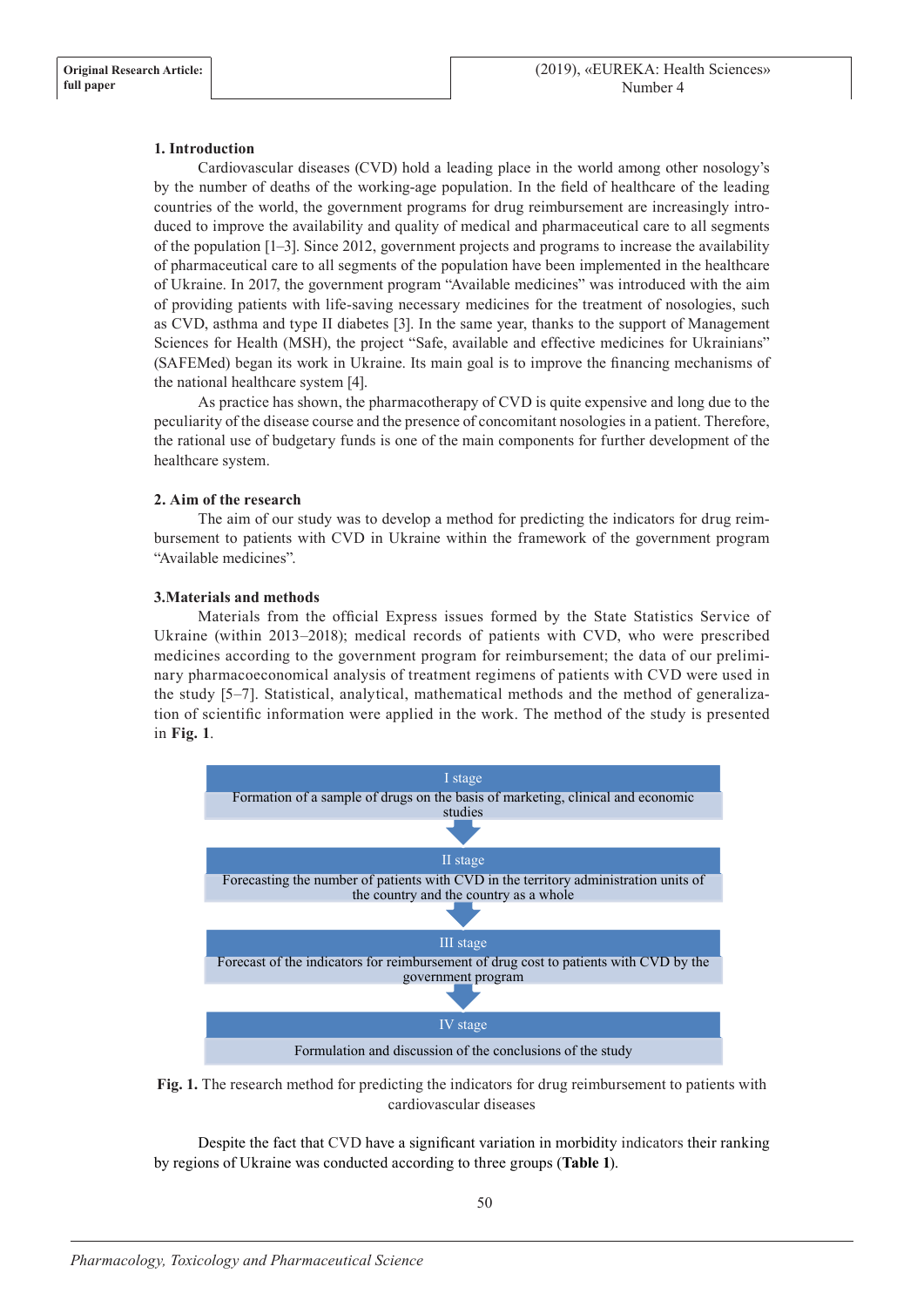|   |                                         | The results of railwing the Okramman regions by the level of $C$ vD morbigity in 2018                                                                                                                      |
|---|-----------------------------------------|------------------------------------------------------------------------------------------------------------------------------------------------------------------------------------------------------------|
|   | Group Morbidity per 100 thousand people | <b>Regions</b>                                                                                                                                                                                             |
|   | 1965–3622                               | Khersonska, Cherkaska, Zaporizka, Volynska regions                                                                                                                                                         |
| Н | 3623-5280                               | City of Kyiv; Chernihivska, Chernivetska, Khmelnytska, Kharkivska, Ternopil-<br>ska, Sumska, Rivnenska, Poltavska, Odeska, Lvivska, Kirovohradska, Kyivska,<br>Zakarpatska, Zhytomyrska, Vinnytska regions |
| Ш | 5281-6938                               | Mykolaivska, Ivano-Frankivska, Dnipropetrovska regions                                                                                                                                                     |
|   |                                         |                                                                                                                                                                                                            |

**Table 1**

 $\frac{1}{10}$  results of Illending the regions by the level of CVD morbidity in 2018

The first group contained regions with low morbidity, for which fluctuations in the incidence were within 1965–3622 cases; in the second group there were regions with an average incidence of 3623–5280 cases, and the third group comprised regions of Ukraine with a high incidence of CVD, which incidence rate ranged from 5281 to 6938 cases per 100 thousand population. In total, the first and second group included 20 regions, which was 86.95 % of the total number of territory administration units. In the third group there were three regions with the share of 13.05 %. It should be noted that they are industrial-agricultural and port regions of Ukraine, their highest incidence rate is characterized by inadequate indicators of quality of life.

For calculations, the program STATISTICA was used for each region of the country, and the regression loglinear model and the determination coefficient were calculated. Prognosis of indicators of prevalence of patients with CVD in territory administration units of the country was done for 2019–2020 (per 100 thousand of the population).

## **4. Result**

The low level of state funding, inefficient allocation of budget funds between regions of the country and their spending are the main problems of development of the healthcare system of Ukraine [8]. As a result, patients have to pay most of the money for the treatment from their family budget. In this regard, the solution of these problems is a priority in further development and reforming of the national healthcare in Ukraine. [9]. Thus, the proper access of all segments of the population to timely, high-quality and affordable medical and pharmaceutical care is possible only with reasonable calculations of indicators of drug reimbursement, in particular under the government programs [10].

According to the method proposed for forecasting the volume of drug reimbursement to patients with CVD under the government program it has been found that Сlopidogrel has the highest indicator – 12108.13 USD thousand in 2019 and 11908.24 USD thousand in 2020 (**Table 2**).

Enalapril takes the second position – 10916.39 USD thousand and 10736.18 USD thousand, while Amlodipine occupies the third position – 9105.60 USD thousand and 8955281.42 USD thousand. Among the medicines not included in the government program, but prescribed rather frequently the largest forecasting amount required for reimbursement (in case of inclusion in the program) is 18910.55 USD thousand in 2019 and 18598.36 USD thousand in 2020 for Magnicor, and the least amount is 444.55 USD thousand and 437.22 USD thousand for Acetylsalicylic acid, respectively. At the next stage, drug reimbursement for patients with CVD in the regions of the country for 2019 and 2020 was calculated (**Table 3**). The regions of the country were located according to the ranking, which is shown in **Table 1**.

Thus, for 2019 and 2020, the highest indicators among medicines recommended for inclusion in the program under condition of its expansion are observed in the Mykolaivska region for Magnicor, 75 mg, No. 100, – 1338.71 USD thousand and 1348.71 USD thousand, respectively, while the lowest indicators are in the Khersonska region for Acetylsalicylic acid, 500 mg, No.10, – 6.70 USD thousand and 4.20 USD thousand, respectively. Among medicines included in the program "Available medicines" the highest indicator for reimbursement in 2019 is for Clopidogrel, 75 mg, No. 90 – 857.15 USD thousand in the Mykolaivska region, and the lowest indicator is for Hydrochlorothiazide, 25 mg, No. 20 – 39.71 USD thousand in the Khersonska region. In 2020 the highest indicator is in the Mykolaivska region for Clopidogrel, 75 mg, No.90 – 863.56 USD thousand, while the lowest indicator is for Hydrochlorothiazide, 25 mg, No.20 – 25.29 USD thousand in the Khersonska region, respectively. It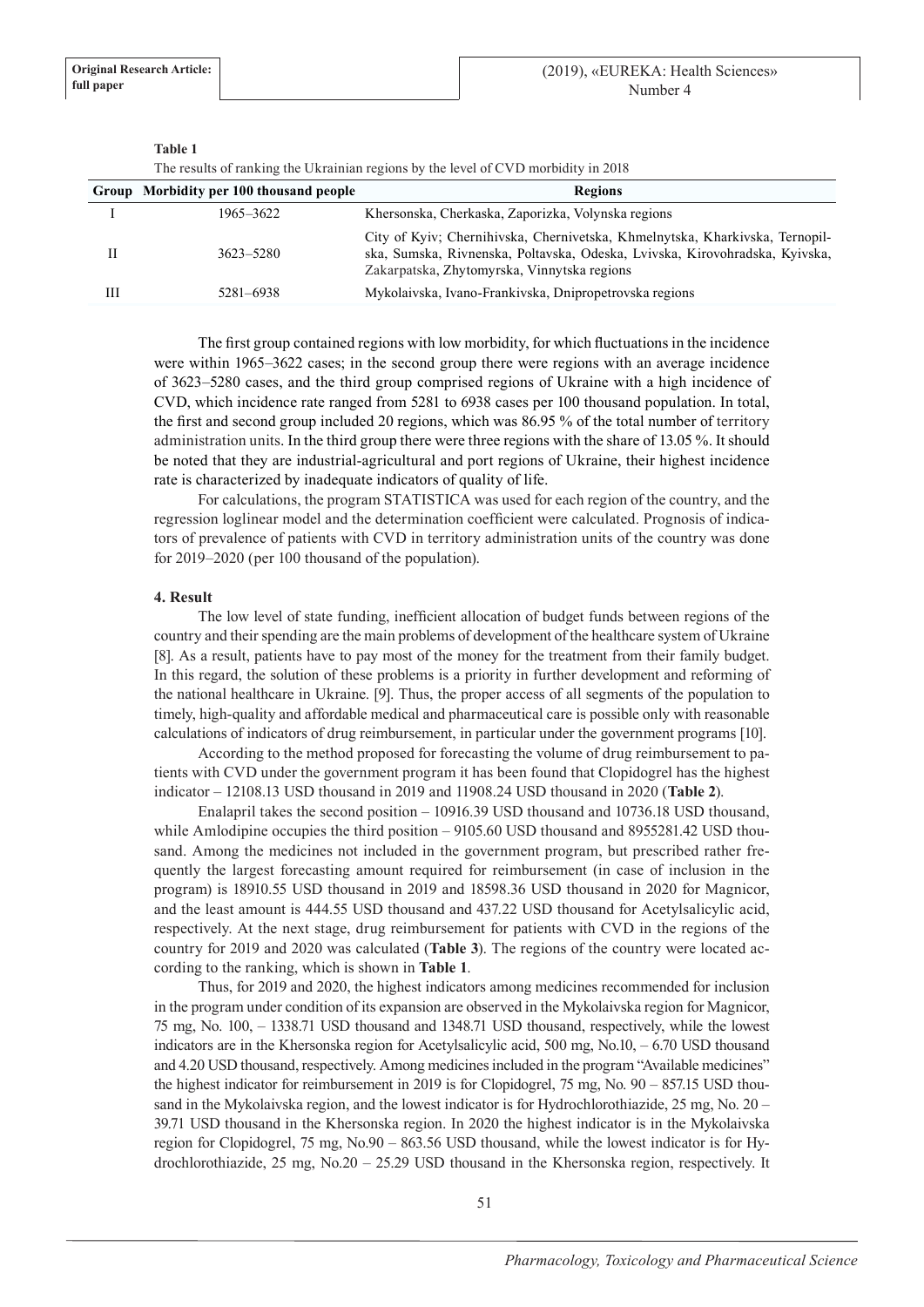should be noted that there is a relationship between the results of ranking the regions of Ukraine by the incidence of CVD and the volume of the forecasting amount of compensation.

#### **Table 2**

The forecasting indicators of reimbursement recommended for patients with CVD

| Drug name /<br><b>Dosage</b>               | Intensity of<br>drug prescrip-<br>tion (absolute<br>indicator) | <b>Intensity of</b><br>drug prescrip-<br>tion, $\%$ | K, of intensity of<br>drug prescrip-<br>tion | The average<br>cost of treat-<br>ment, USD | Theforecasting<br>amount of drug<br>reimbursement<br>for 2019,<br><b>USD</b> thousand | Theforecasting<br>amount of drug<br>reimbursement<br>for 2020,<br><b>USD</b> thousand |
|--------------------------------------------|----------------------------------------------------------------|-----------------------------------------------------|----------------------------------------------|--------------------------------------------|---------------------------------------------------------------------------------------|---------------------------------------------------------------------------------------|
| Clopidogrel, 75<br>mg, No. 90              | 413                                                            | 5.26                                                | 0.347                                        | 353.45                                     | 12108.13                                                                              | 11908.24                                                                              |
| Magnicor, 75<br>mg, No. 100                | 870                                                            | 11.08                                               | 0.731                                        | 262.04                                     | 18910.55                                                                              | 18598.36                                                                              |
| Simvastatin, 40<br>mg, No. 28              | 191                                                            | 2.43                                                | 0.161                                        | 226.62                                     | 3601.97                                                                               | 3542.50                                                                               |
| Enalapril, 20<br>mg, No.20                 | 526                                                            | 6.7                                                 | 0.442                                        | 250.17                                     | 10916.39                                                                              | 10736.18                                                                              |
| Amlodipine, 5<br>mg, No. 30                | 484                                                            | 6.16                                                | 0.407                                        | 226.62                                     | 9105.60                                                                               | 8955.28                                                                               |
| Bisoprolol, 5 mg,<br>No. 50                | 184                                                            | 2.34                                                | 0.155                                        | 226.54                                     | 3466.62                                                                               | 3409.39                                                                               |
| Verapamil, 40<br>mg, No. 20                | 160                                                            | 2.04                                                | 0.134                                        | 228.50                                     | 3022.77                                                                               | 2972.87                                                                               |
| Acetylsalicylic<br>acid, 500 mg,<br>No. 10 | 21                                                             | 0.27                                                | 0.018                                        | 250.17                                     | 444.55                                                                                | 437.22                                                                                |
| Atenolol, 100<br>mg, No. 20                | 181                                                            | 2.29                                                | 0.151                                        | 226.96                                     | 3383.42                                                                               | 3327.57                                                                               |
| Hydrochloro-<br>thiazide, 25 mg,<br>No.20  | 143                                                            | 1.82                                                | 0.12                                         | 223.33                                     | 2645.79                                                                               | 2602.11                                                                               |

*Note: the USD exchange rate as of 28.11.2018 – 1 USD=28,11 UAH* 

Thus, the highest forecasting amount of compensation was determined in the Mykolaivska region, which was referred in the process of ranking to the third group of regions with a high incidence of the population, and the smallest figures of the estimated amounts of compensation were observed in the Khersonska region referred to the first group – regions with low morbidity of the population. The overall average indicators of drug reimbursement in Ukraine are 67605.8 USD thousand for 2019, and 65604.2 USD thousand for 2020. The overall average indicator of forecasting drug reimbursement in the regions of the country per one patient was also calculated and ranked in three groups (**Tables 4, 5**).

In particular, for 2019 the first group contained such medicines as Acetylsalicylic acid, Hydrochlorothiazide, Verapamil, Atenolol, Enalapril, Simvastatin in all regions, Amlodipine was only by the indicator in the Khersonska, Kharkivska and Vinnytska regions, Enalapril and Clopidogrel were only by the indicator in the Khersonska region. In the second group there were Amlodipine, Clopidogrel, Enalapril in all regions except those referred to the first group and Magnicor was only by the indicators in the Khersonska and Vinnytska regions. Magnicor was in the third group in all regions except the Khersonska and Vinnytskaregions. For 2020 the first group contained such medicines as Acetylsalicylic acid, Hydrochlorothiazide. Verapamil, Atenolol, Enalapril, Simvastatin, while Amlodipine was included in this group in the Khersonska, Vinnytska, Cherkaska regions by the indicators. Enalapril, Clopidogrel, Magnicor were also included in the first group by the indicator of drug consumption per one patient in the Khersonska region.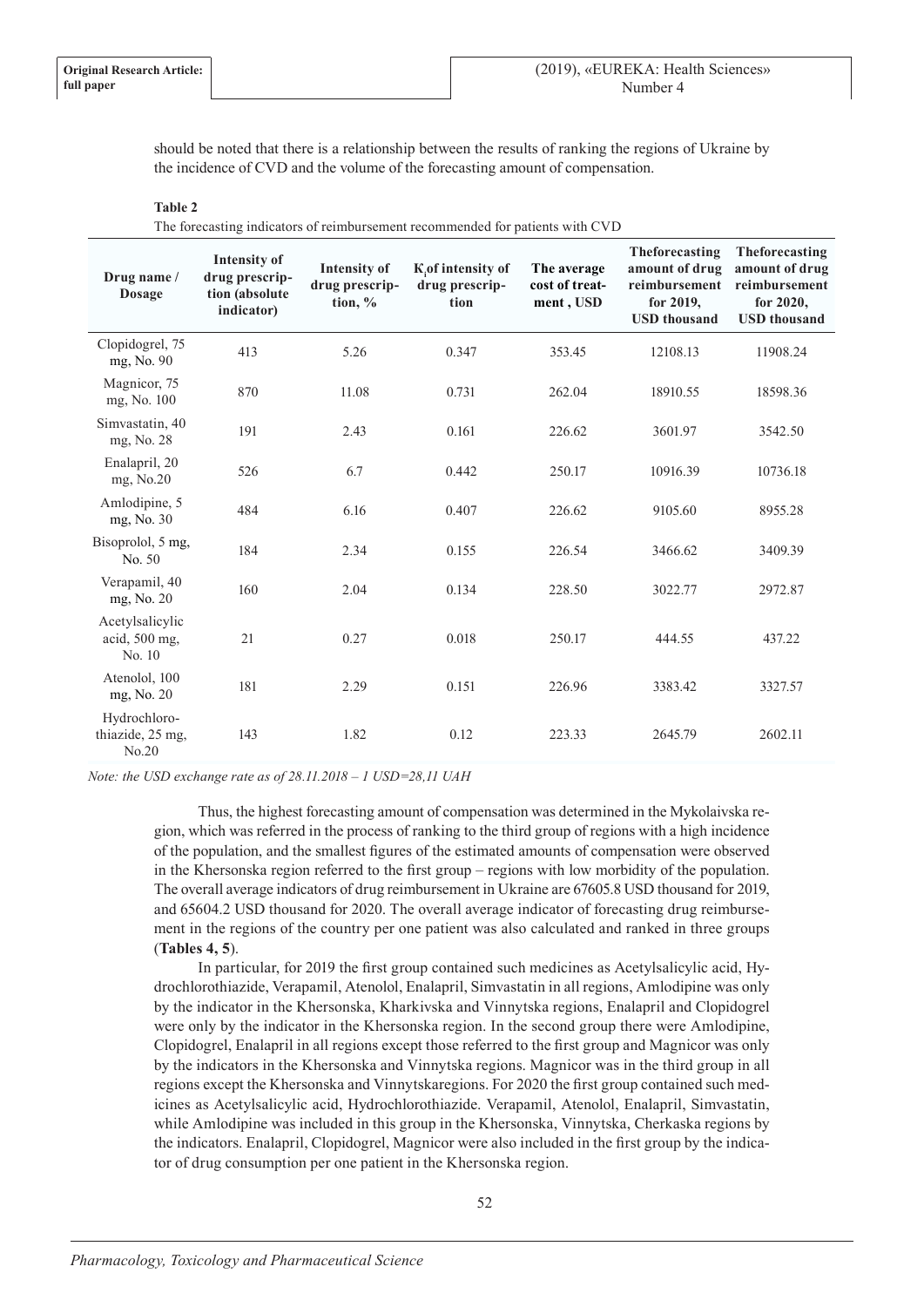# **Table 3**

The forecasting amount of drug reimbursement recommended for the treatment of CVD in the regions of the country for 2019 and 2020

| Region       | mg, No.90 (USD<br>Thousand)<br>Clopidogrel, 75 |        | No. 100 (USD Thou-<br>Magnicor, 75 mg,<br>sand)                                                                                           |            | mg, No. 28 (USD<br>Simvastatin, 40<br>Thousand) |                  | No.20 (USD Thou-<br>Enalapril, 20 mg,<br>sand) |        | No.30 (USD Thou-<br>Amlodipine, 5 mg,<br>sand) |                                                                                   | Bisoprolol, 5 mg, No.<br>50 (USD Thousand)     |       | No. 20 (USD Thou-<br>Verapamil, 40 mg,<br>sand) |       | 500 mg, No. 10 (USD<br>Acetylsalicylic acid.<br>Thousand) |             | No.20 (USD Thou-<br>Atenolol, 100 mg,<br>sand) |        | zide, 25 mg, No.20<br>Hydrochlorothia-<br>(USD Thousand) |       |
|--------------|------------------------------------------------|--------|-------------------------------------------------------------------------------------------------------------------------------------------|------------|-------------------------------------------------|------------------|------------------------------------------------|--------|------------------------------------------------|-----------------------------------------------------------------------------------|------------------------------------------------|-------|-------------------------------------------------|-------|-----------------------------------------------------------|-------------|------------------------------------------------|--------|----------------------------------------------------------|-------|
| Year         | 2019                                           | 2020   | 2019                                                                                                                                      | 2020       | 2019                                            | 2020             | 2019                                           | 2020   | 2019                                           | 2020                                                                              | 2019                                           | 2020  | 2019                                            | 2020  | 2019                                                      | 2020        | 2019                                           | 2020   | 2019                                                     | 2020  |
| 1            | $\boldsymbol{2}$                               | 3      | $\overline{\mathbf{4}}$                                                                                                                   | $\sqrt{5}$ | 6                                               | $\boldsymbol{7}$ | $\bf 8$                                        | 9      | 10                                             | 11                                                                                | 12                                             | 13    | 14                                              | 15    | 16                                                        | 17          | 18                                             | 19     | 20                                                       | 21    |
| Khersonska   | 181.76                                         | 115.74 | 283.88                                                                                                                                    | 180.77     | 54.07                                           | 34.43            | 163.87                                         | 104.35 | 136.69                                         | 87.04                                                                             | 52.04                                          | 33.13 | 45.37                                           | 28.89 | 6.77                                                      | 4.24        | 50.79                                          | 32.34  | 39.71                                                    | 25.29 |
| Cherkaska    | 428.21                                         | 417.48 | 668.79                                                                                                                                    | 652.03     | 127.38                                          | 124.19           | 386.07                                         | 376.39 |                                                | 322.03 313.96 122.60 119.52 106.90 104.22 15.72 15.32 119.65                      |                                                |       |                                                 |       |                                                           |             |                                                | 116.66 | 93.57                                                    | 91.22 |
| Zaporizka    | 333.17                                         | 319.39 | 520.36                                                                                                                                    | 498.82     | 99.11                                           | 95.01            | 300.38                                         | 287.95 |                                                | 250.55 240.18                                                                     | 95.39                                          | 91.44 | 83.17                                           | 79.73 |                                                           | 12.23 11.72 | 93.10                                          | 89.24  | 72.80                                                    | 69.79 |
| Volynska     | 393.09                                         | 378.21 | 613.93                                                                                                                                    | 590.70     | 116.93                                          | 112.51           | 354.40                                         | 340.99 |                                                | 295.61 284.42 112.54 108.26 98.13                                                 |                                                |       |                                                 |       |                                                           |             | 94.42 14.433 13.88 109.84 105.68               |        | 85.89                                                    | 82.64 |
| City of Kyiv | 583.81                                         | 581.85 | 911.80                                                                                                                                    | 908.74     | 173.67                                          | 173.09           | 526.35                                         | 524.58 | 439.04                                         | 437.56 167.14 166.58 145.74 145.25 21.43 21.36                                    |                                                |       |                                                 |       |                                                           |             | 163.13                                         | 162.59 | 127.57 127.14                                            |       |
| Chernihivska | 451.01                                         | 434.37 | 704.39                                                                                                                                    | 678.41     | 134.16                                          | 129.19           | 406.62                                         | 391.62 | 339.17                                         |                                                                                   | 326.66 129.12 124.36 112.59 108.44 16.55 15.94 |       |                                                 |       |                                                           |             | 126.02                                         | 121.38 | 98.55                                                    | 94.91 |
| Chernivetska | 434.65                                         | 383.74 | 678.85                                                                                                                                    | 599.33     | 129.30                                          | 114.15           | 391.87                                         | 345.97 |                                                | 326.87 288.58 124.44 109.86 108.51 95.80                                          |                                                |       |                                                 |       |                                                           | 15.95 14.08 | 121.45 107.23                                  |        | 94.97                                                    | 83.85 |
| Khmelnytska  | 615.84                                         | 601.00 | 961.83                                                                                                                                    | 938.64     | 183.20                                          | 178.78           | 555.23                                         | 541.84 |                                                | 463.12 451.96 176.31 172.07 153.74 150.00 22.61 22.06 172.08 167.94 134.57 131.32 |                                                |       |                                                 |       |                                                           |             |                                                |        |                                                          |       |
| Kharkivska   |                                                |        | 554.14 521.10 865.46 813.78 164.84 155.00 499.60 469.76 416.73 391.84 158.65 149.17 138.34 130.07 20.34 19.13 154.84 145.69 121.08 113.85 |            |                                                 |                  |                                                |        |                                                |                                                                                   |                                                |       |                                                 |       |                                                           |             |                                                |        |                                                          |       |
| Ternopilska  |                                                |        | 592.58 593.32 925.49 926.65 176.28 176.50 534.25 534.92 445.63 446.19 169.65 169.87 147.93 148.12 21.75 21.78 165.58 165.79 129.48 129.64 |            |                                                 |                  |                                                |        |                                                |                                                                                   |                                                |       |                                                 |       |                                                           |             |                                                |        |                                                          |       |
| Sumska       |                                                |        | 522.96 519.16 816.77 810.83 155.57 154.49 471.06 468.06 393.28 390.42 149.72 148.63 130.55 129.60 19.20 19.06 146.13 145.07 114.27 113.44 |            |                                                 |                  |                                                |        |                                                |                                                                                   |                                                |       |                                                 |       |                                                           |             |                                                |        |                                                          |       |
| Rivnenska    |                                                |        | 496.43 483.15 775.32 754.59 147.68 143.73 447.75 435.60 373.32 363.34 142.13 138.33 123.93 120.61 18.22 17.73 138.71 135.01 108.47 105.57 |            |                                                 |                  |                                                |        |                                                |                                                                                   |                                                |       |                                                 |       |                                                           |             |                                                |        |                                                          |       |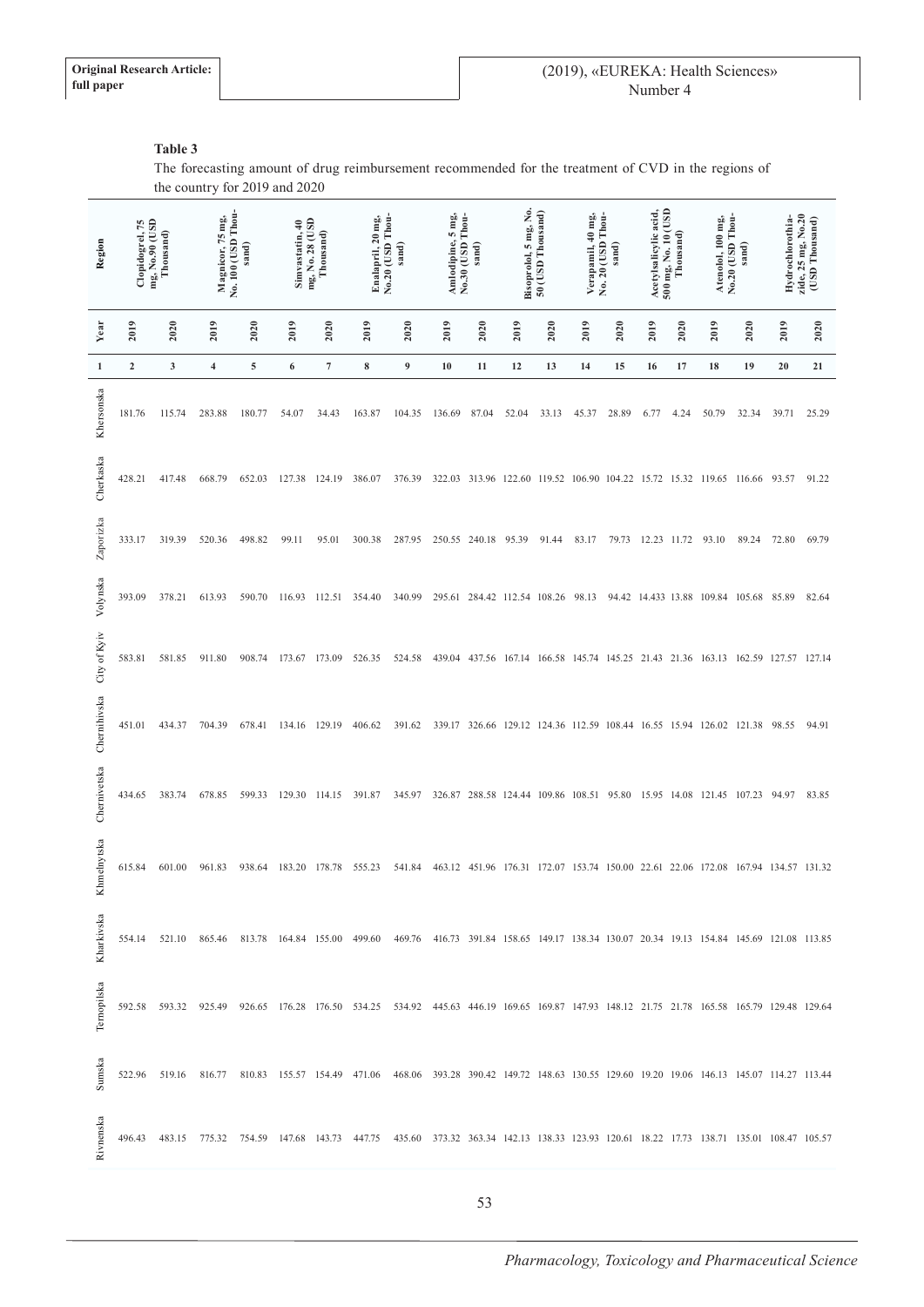## **Continuation of Table 3**

| $\mathbf{1}$    | $\overline{2}$ | 3      | 4      | 5                                                                                                                                                                   | 6 | $\overline{7}$       | 8 | 9                                                                                                                    | 10 | 11 | 12 | 13 | 14 | 15 | 16 | 17 | 18 | 19 | 20 | 21    |
|-----------------|----------------|--------|--------|---------------------------------------------------------------------------------------------------------------------------------------------------------------------|---|----------------------|---|----------------------------------------------------------------------------------------------------------------------|----|----|----|----|----|----|----|----|----|----|----|-------|
| Poltavska       | 575.16         | 564.07 | 898.29 |                                                                                                                                                                     |   |                      |   | 880.09 171.10 167.80 518.52 508.55 433.70 424.2 164.67 161.49 143.58 140.82 21.11 20.71 160.72 157.62 125.68 123.25  |    |    |    |    |    |    |    |    |    |    |    |       |
| Odeska          | 576.71         | 553.79 | 900.71 | 864.91 171.56 164.74 519.95                                                                                                                                         |   |                      |   | 499.28 432.53 416.46 165.11 158.55 143.97 138.25 21.17 20.33 161.15 154.74 126.01 121.01                             |    |    |    |    |    |    |    |    |    |    |    |       |
| Lvivska         | 464.71         | 441.30 | 725.79 | 689.22 138.24 131.28 418.97                                                                                                                                         |   |                      |   | 397.86 349.47 331.86 133.05 126.34 116.01 110.17 17.06 16.20 129.85 123.31 101.54 96.43                              |    |    |    |    |    |    |    |    |    |    |    |       |
| Kirovohradska   | 470.27         | 463.04 | 734.48 | 723.19                                                                                                                                                              |   | 139.89 137.74 423.98 |   | 417.47 353.65 348.22 134.64 132.57 117.40 115.59 17.26 17.00 131.41 129.39 102.76 101.18                             |    |    |    |    |    |    |    |    |    |    |    |       |
| Kyivska         | 595.70         | 583.86 | 930.37 | 911.89                                                                                                                                                              |   |                      |   | 177.21 173.69 537.07 526.40 447.98 439.08 170.55 167.16 148.71 145.76 21.87 21.43 166.45 163.15 130.16 127.58        |    |    |    |    |    |    |    |    |    |    |    |       |
| Zakarpatska     | 596.55         | 596.65 | 931.70 | 931.85 177.21 177.49 537.84                                                                                                                                         |   |                      |   | 537.92 448.62 448.69 170.79 170.82 148.92 148.95 21.90 21.91 166.69 166.72 130.35 130.37                             |    |    |    |    |    |    |    |    |    |    |    |       |
| Zhytomyrska     | 521.05         | 528.33 | 813.7  |                                                                                                                                                                     |   |                      |   | 825.15 155.00 157.17 469.76 476.33 391.84 397.31 149.18 151.26 130.08 131.89 19.13 19.39 145.60 147.63 113.85 115.44 |    |    |    |    |    |    |    |    |    |    |    |       |
| Vinnytska       | 118.7          | 372.46 | 643.26 |                                                                                                                                                                     |   |                      |   | 581.72 122.52 110.80 371.33 335.80 309.73 280.10 117.92 106.63 102.82 92.98 15.12 13.67 115.09 104.07 89.99          |    |    |    |    |    |    |    |    |    |    |    | 81.38 |
| Mykolaivska     | 857.15         |        |        | 863.56 1338.71 1348.71 254.99 256.89 772.79 778.56 644.60 649.41 245.40 247.24 213.98 215.58 31.47 31.70 239.51 241.30 187.30 188.70                                |   |                      |   |                                                                                                                      |    |    |    |    |    |    |    |    |    |    |    |       |
| Ivano-Fr        | 688.64         |        |        | 669.73 1075.52 1046.05 204.85 199.24 620.86 603.85 517.87 503.68 197.16 191.76 171.91 167.20 25.28 24.59 192.43 187.15 150.47 146.35                                |   |                      |   |                                                                                                                      |    |    |    |    |    |    |    |    |    |    |    |       |
| Dnipropetrovska | 762.57         |        |        | 764.24 1190.99 1193.60 226.85 227.45 687.51 689.02 573.57 574.73 218.32 218.80 190.37 190.79 27.99 28.05 213.08 213.55 166.66 166.99                                |   |                      |   |                                                                                                                      |    |    |    |    |    |    |    |    |    |    |    |       |
| Ukraine         |                |        |        | 12108.13 11749.13 18910.55 18350.67 3601.97 3495.32 10916.39 10593.14 9105.60 8836.01 3466.62 3363.98 3022.77 2933.28 444.55 431.39 3383.43 3283.48 2645.79 2567.45 |   |                      |   |                                                                                                                      |    |    |    |    |    |    |    |    |    |    |    |       |

The second group contained such medicines as Amlodipine, Clopidogrel, Enalapril in all regions except those referred to the first group and Magnicor by the indicator in the Vinnytska region. Thus, Magnicor was in the third group as in 2019. Therefore, in 2019 and 2020 Acetylsalicylic acid, in case of its inclusion in the program, has the lowest forecasting overall average indicator of drug reimbursement in the Khersonska region – 1.89 and 1.36 USD per one patient. In case of inclusion of the drug in the program In case of its inclusion in the program Magnicor has also the highest indicator – 225.36 USD per one patient in 2019 and 210.99 USD in 2020.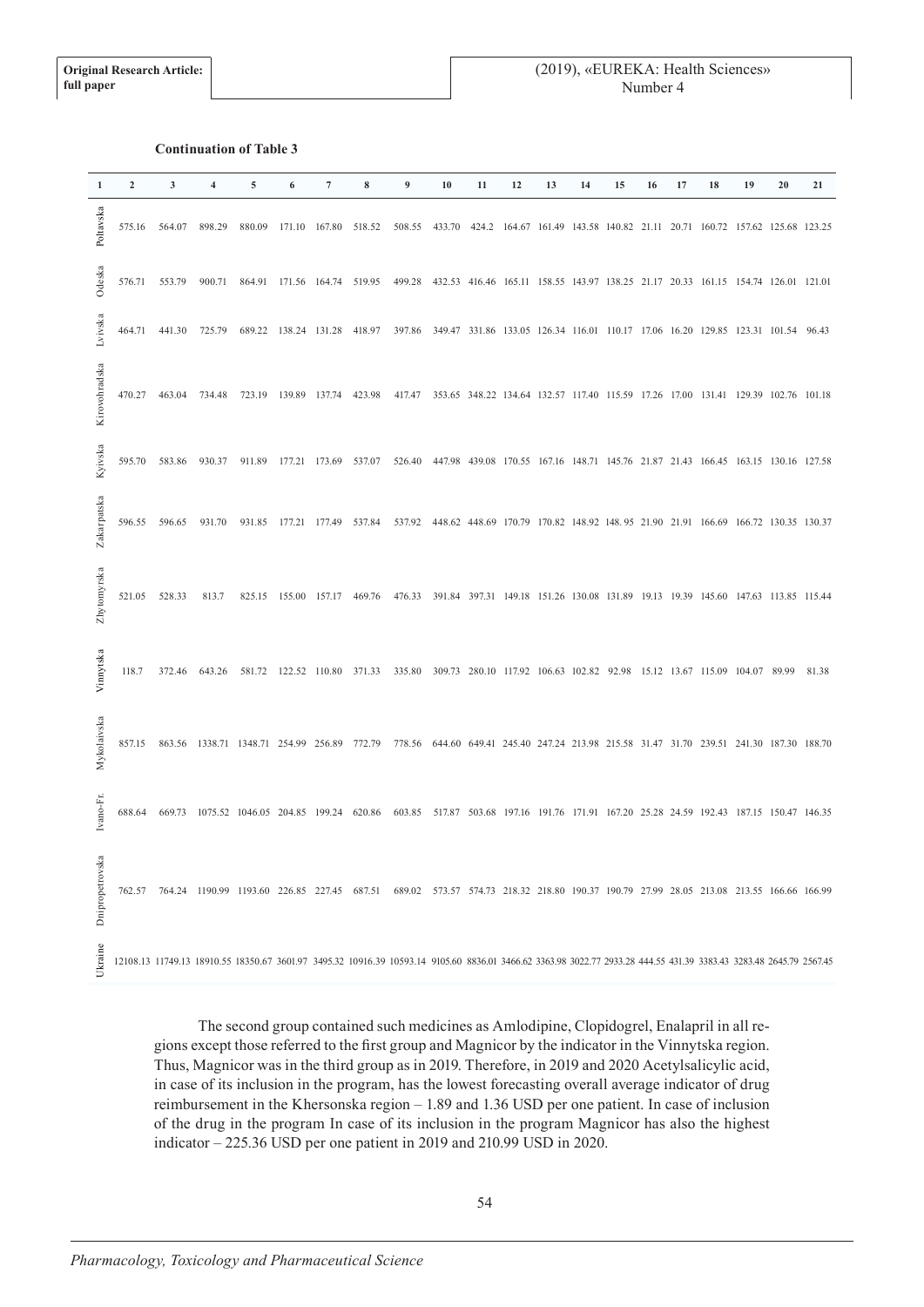## **Table 4**

The overall average indicators of forecasting drug reimbursement in the regions of Ukraine per one patient in 2019 (USD)

| <b>Drug</b><br><b>Regions</b> | Acetylsalicylic acid,<br>500 mg, No. 10 | Hydrochlorothiazide,<br>25 mg, No. 20 | 40 mg, No. 20<br>Verapamil, | 100 mg, No. 20<br>Atenolol, | 5 mg, No. 50<br>Bisoprolol, | 40 mg, No. 28<br>Simvastatin, | Amlodipine,<br>5 mg, No. 30 | 20 mg, No. 20<br>Enalapril, | 75 mg, No. 90<br>Clopidogrel, | 75 mg, No. 100<br>Magnicor, |
|-------------------------------|-----------------------------------------|---------------------------------------|-----------------------------|-----------------------------|-----------------------------|-------------------------------|-----------------------------|-----------------------------|-------------------------------|-----------------------------|
| <b>City of Kyiv</b>           | $4.44*$                                 | 26.42                                 | 30.18                       | 33.78                       | 34.61                       | 35.96                         | 90.92                       | 109.00                      | 120.90                        | 188.82                      |
| Chernihivska                  | 4.09                                    | 24.37                                 | 27.84                       | 31.16                       | 31.93                       | 33.17                         | 83.86                       | 100.53                      | 111.51                        | 174.15                      |
| Chernivetska                  | 3.86                                    | 22.98                                 | 26.25                       | 29.38                       | 30.10                       | 31.28                         | 79.07                       | 94.80                       | 105.15                        | 164.22                      |
| Cherkaska                     | 3.85                                    | 22.91                                 | 26.18                       | 29.30                       | 30.02                       | 31.19                         | 78.85                       | 94.53                       | 104.85                        | 163.76                      |
| Khmelnytska                   | 4.24                                    | 25.23                                 | 28.83                       | 32.27                       | 33.06                       | 34.35                         | 86.84                       | 104.10                      | 115.47                        | 180.34                      |
| Khersonska                    | 1.89                                    | 11.24                                 | 12.84                       | 14.37                       | 14.72                       | 15.30                         | 38.67                       | 46.36                       | 51.42                         | 80.31                       |
| Kharkivska                    | 3.73                                    | 22.19                                 | 25.35                       | 28.37                       | 29.07                       | 30.21                         | 76.36                       | 91.55                       | 101.54                        | 158.59                      |
| Ternopilska                   | 4.63                                    | 27.54                                 | 31.47                       | 35.22                       | 36.09                       | 37.49                         | 94.79                       | 113.63                      | 126.04                        | 196.85                      |
| Sumska                        | 4.40                                    | 26.18                                 | 29.91                       | 33.47                       | 34.30                       | 35.64                         | 90.09                       | 108.00                      | 119.80                        | 187.10                      |
| Rivnenska                     | 4.06                                    | 24.16                                 | 27.60                       | 30.89                       | 31.65                       | 32.89                         | 83.14                       | 99.68                       | 110.56                        | 172.67                      |
| Mykolaivska                   | 5.30                                    | 31.53                                 | 36.02                       | 40.32                       | 41.31                       | 42.92                         | 108.51                      | 130.09                      | 144.29                        | 225.36                      |
| Odeska                        | 4.00                                    | 23.80                                 | 27.19                       | 30.43                       | 31.18                       | 32.40                         | 81.90                       | 98.19                       | 108.91                        | 170.09                      |
| Poltavska                     | 4.55                                    | 27.09                                 | 30.95                       | 34.64                       | 35.49                       | 36.88                         | 93.22                       | 111.76                      | 123.96                        | 193.61                      |
| Lvivska                       | 3.93                                    | 23.37                                 | 26.70                       | 29.88                       | 30.62                       | 31.81                         | 80.42                       | 96.42                       | 106.94                        | 167.02                      |
| Kirovohradska                 | 4.22                                    | 25.11                                 | 28.69                       | 32.11                       | 32.90                       | 34.19                         | 86.43                       | 103.61                      | 114.92                        | 179.49                      |
| Kyivska                       | 5.10                                    | 30.38                                 | 34.70                       | 38.84                       | 39.80                       | 41.35                         | 104.54                      | 125.33                      | 139.01                        | 217.10                      |
| Ivano-<br>Frankivska          | 4.01                                    | 23.89                                 | 27.30                       | 30.56                       | 31.31                       | 32.53                         | 82.23                       | 98.59                       | 109.35                        | 170.78                      |
| Zaporizka                     | 3.97                                    | 23.64                                 | 27.01                       | 30.23                       | 30.98                       | 32.19                         | 81.36                       | 97.55                       | 108.19                        | 168.98                      |
| Zakarpatska                   | 4.64                                    | 27.59                                 | 31.52                       | 35.29                       | 36.15                       | 37.56                         | 94.96                       | 113.85                      | 126.27                        | 197.22                      |
| Zhytomyrska                   | 4.58                                    | 27.23                                 | 31.11                       | 34.82                       | 35.68                       | 37.07                         | 93.72                       | 112.36                      | 124.63                        | 194.64                      |
| Dnipro-<br>petrovska          | 4.61                                    | 27.46                                 | 31.37                       | 35.11                       | 35.97                       | 37.38                         | 94.49                       | 113.28                      | 125.65                        | 196.23                      |
| Volynska                      | 3.98                                    | 23.70                                 | 27.08                       | 30.31                       | 31.05                       | 32.27                         | 81.56                       | 97.79                       | 108.46                        | 169.39                      |
| Vinnytska                     | 3.31                                    | 19.73                                 | 22.54                       | 25.22                       | 25.84                       | 26.85                         | 67.88                       | 81.38                       | 90.27                         | 140.98                      |

*Note: – Group І 1.89–76.38 USD; – Group ІІ 76.39–150.87 USD; – Group ІІІ 150.88–225.36 USD*

Among the medicines included in the program "Available medicines" the lowest indicator is for Hydrochlorothiazide, 25 mg, No.20, in the Khersonska region both in 2019 and in 2020 – 11.24 and 8.08 USD, respectively. The highest indicator is for Clopidogrel, 75 mg, No. 90 – 144.29 and 135.09 USD in the Mykolaivska region.

In particular, both in 2019 and in 2020 the lowest indicator of consumption of all drugs studied is in the Khersonska region, and the highest indicator is in the Mykolaivska region. There is also an uneven consumption of medicines involved in the program among the regions of Ukraine. This is due to the fact that the uneven number of pharmacies participating in the program by regions of the country is involved.

Taking into account the further prospect of expanding the government program it should be noted that Acetylsalicylic acid is an affordable, effective and safe antiplatelet agent in the treatment of CVD and is included in the list of essential drugs recommended by the WHO in the doses of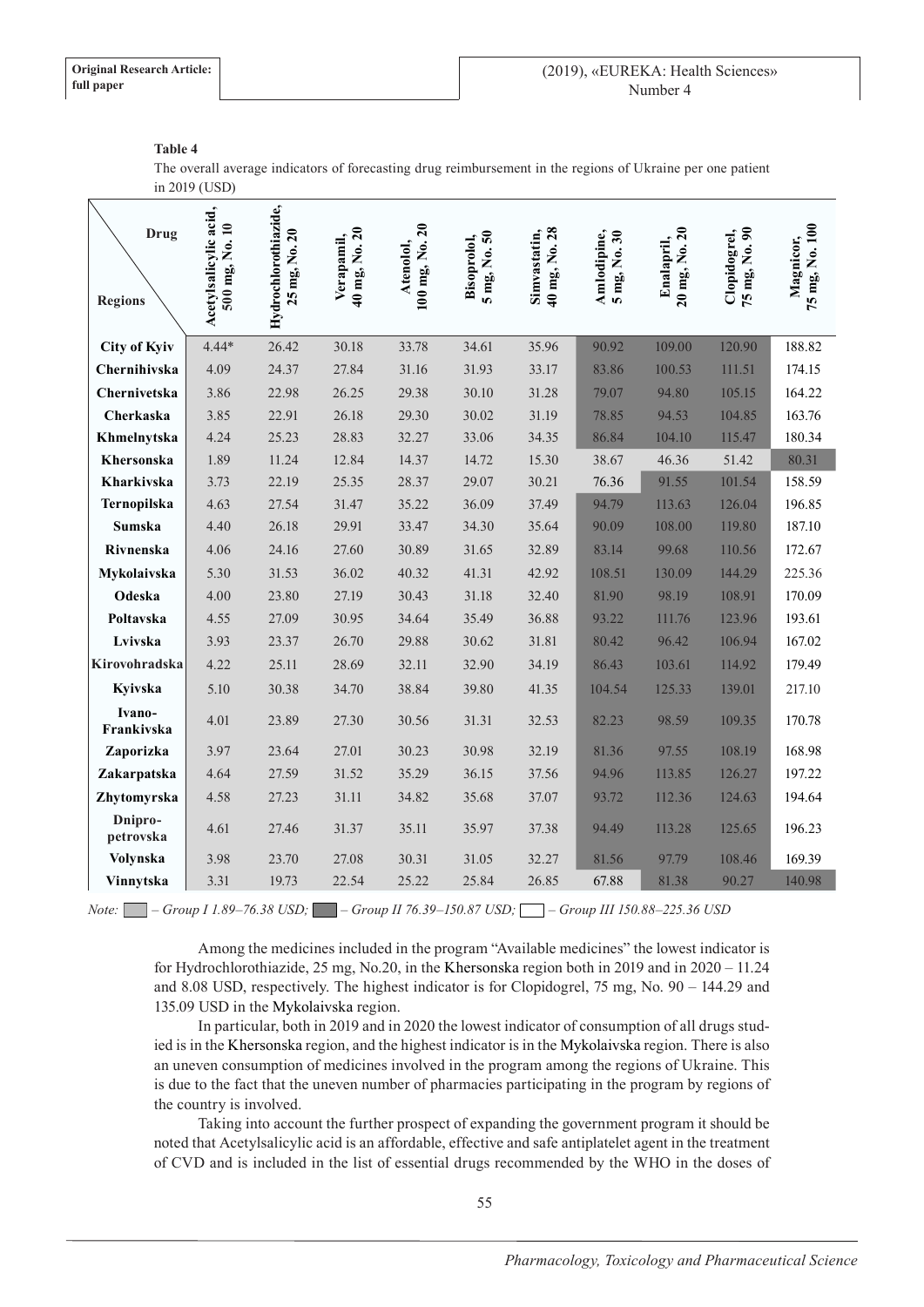500 and 100 mg. Therefore, its inclusion in the list of the drugs reimbursed is an effective step towards improving pharmaceutical care for patients with CVD.

## **Table 5**

The overall average indicators of forecasting drug reimbursement cost in the regions of Ukraine per one patient in 2020 (USD)

| <b>Drug</b><br><b>Regions</b> | Acetylsalicylic acid,<br>500 mg, No. 10 | Hydrochlorothiazide,<br>25 mg, No. 20 | 40 mg, No. 20<br>Verapamil, | 100 mg, No. 20<br>Atenolol, | $5 \text{ mg}$ , No. $50$<br>Bisoprolol, | 40 mg, No. 28<br>Simvastatin, | Amlodipine,<br>$5$ mg, No. $30$ | 20 mg, No. 20<br>Enalapril, | 75 mg, No. 90<br>Clopidogrel, | 75 mg, No. 100<br>Magnicor, |
|-------------------------------|-----------------------------------------|---------------------------------------|-----------------------------|-----------------------------|------------------------------------------|-------------------------------|---------------------------------|-----------------------------|-------------------------------|-----------------------------|
| Khersonska                    | 1.36                                    | 8.08                                  | 9.24                        | 10.34                       | 10.59                                    | 11.01                         | 27.82                           | 33.36                       | 37.00                         | 57.78                       |
| Vinnytska                     | 3.15                                    | 18.77                                 | 21.45                       | 24.00                       | 24.59                                    | 25.55                         | 64.60                           | 77.45                       | 85.90                         | 134.16                      |
| Cherkaska                     | 3.50                                    | 20.85                                 | 23.82                       | 26.66                       | 27.31                                    | 28.38                         | 71.74                           | 86.01                       | 95.40                         | 148.99                      |
| Kharkivska                    | 3.62                                    | 21.54                                 | 24.61                       | 27.54                       | 28.22                                    | 29.32                         | 74.13                           | 88.87                       | 98.57                         | 153.95                      |
| Lvivska                       | 3.69                                    | 21.98                                 | 25.11                       | 28.11                       | 28.80                                    | 29.92                         | 75.65                           | 90.69                       | 100.59                        | 157.10                      |
| Odeska                        | 3.84                                    | 22.86                                 | 26.12                       | 29.23                       | 29.95                                    | 31.12                         | 78.67                           | 94.32                       | 104.61                        | 163.38                      |
| Zaporizka                     | 3.89                                    | 23.16                                 | 26.46                       | 29.62                       | 30.35                                    | 31.53                         | 79.71                           | 95.56                       | 106.00                        | 165.55                      |
| Chernivetska                  | 3.91                                    | 23.27                                 | 26.59                       | 29.76                       | 30.49                                    | 31.68                         | 80.09                           | 96.02                       | 106.50                        | 166.34                      |
| Volynska                      | 3.92                                    | 23.32                                 | 26.64                       | 29.82                       | 30.55                                    | 31.74                         | 80.24                           | 96.20                       | 106.70                        | 166.65                      |
| Chernihivska                  | 3.94                                    | 23.43                                 | 26.76                       | 29.96                       | 30.69                                    | 31.89                         | 80.62                           | 96.65                       | 107.20                        | 167.43                      |
| Ivano-<br>Frankivska          | 3.99                                    | 23.75                                 | 27.14                       | 30.38                       | 31.12                                    | 32.34                         | 81.75                           | 98.01                       | 108.71                        | 169.78                      |
| Rivnenska                     | 4.00                                    | 23.81                                 | 27.20                       | 30.45                       | 31.19                                    | 32.41                         | 81.94                           | 98.23                       | 108.95                        | 170.16                      |
| Kirovohradska                 | 4.09                                    | 24.36                                 | 27.83                       | 31.15                       | 31.92                                    | 33.16                         | 83.84                           | 100.51                      | 111.48                        | 174.12                      |
| Khmelnytska                   | 4.18                                    | 24.86                                 | 28.40                       | 31.79                       | 32.57                                    | 33.84                         | 85.55                           | 102.56                      | 113.76                        | 177.66                      |
| Sumska                        | 4.37                                    | 26.03                                 | 29.74                       | 33.29                       | 34.10                                    | 35.44                         | 89.58                           | 107.40                      | 119.12                        | 186.04                      |
| Zakarpatska                   | 4.53                                    | 26.94                                 | 30.78                       | 34.45                       | 35.29                                    | 36.67                         | 92.70                           | 111.14                      | 123.27                        | 192.53                      |
| <b>City of Kyiv</b>           | 4.56                                    | 27.14                                 | 31.01                       | 34.71                       | 35.56                                    | 36.95                         | 93.41                           | 111.98                      | 124.21                        | 193.99                      |
| Poltavska                     | 4.59                                    | 27.33                                 | 31.22                       | 34.95                       | 35.81                                    | 37.21                         | 94.06                           | 112.76                      | 125.07                        | 195.34                      |
| Dnipro-<br>petrovska          | 4.64                                    | 27.64                                 | 31.58                       | 35.35                       | 36.22                                    | 37.63                         | 95.13                           | 114.05                      | 126.50                        | 197.57                      |
| Ternopilska                   | 4.70                                    | 27.96                                 | 31.94                       | 35.75                       | 36.63                                    | 38.06                         | 96.21                           | 115.34                      | 127.94                        | 199.81                      |
| Zhytomyrska                   | 4.71                                    | 28.02                                 | 32.01                       | 35.83                       | 36.71                                    | 38.14                         | 96.42                           | 115.59                      | 128.21                        | 200.24                      |
| Kyivska                       | 4.79                                    | 28.50                                 | 32.56                       | 36.44                       | 37.34                                    | 38.80                         | 98.08                           | 117.58                      | 130.41                        | 203.68                      |
| Mykolaivska                   | 4.96                                    | 29.52                                 | 33.73                       | 37.75                       | 38.68                                    | 40.19                         | 101.59                          | 121.80                      | 135.09                        | 210.99                      |

*Note: – Group І 1.36–71.23 USD; – Group ІІ 71.24–141.11USD; – Group ІІІ 141.12–210.99 USD*

For 2019 the forecasting amount of drug reimbursement for Clopidogrel is 12108.13 USD thousand, and for Acetylsalicylic acid (in case of its inclusion in the program) it is 444.55 USD thousand, therefore, it is 11663,57 USD thousand (by 27.24 %) less. For example, if a physician prescribes medicines containing acetylsalicylic acid to patients (if the medicine is well tolerated), instead of Clopidogrel, the state will be able to distribute and save budget funds more rationally [11, 12].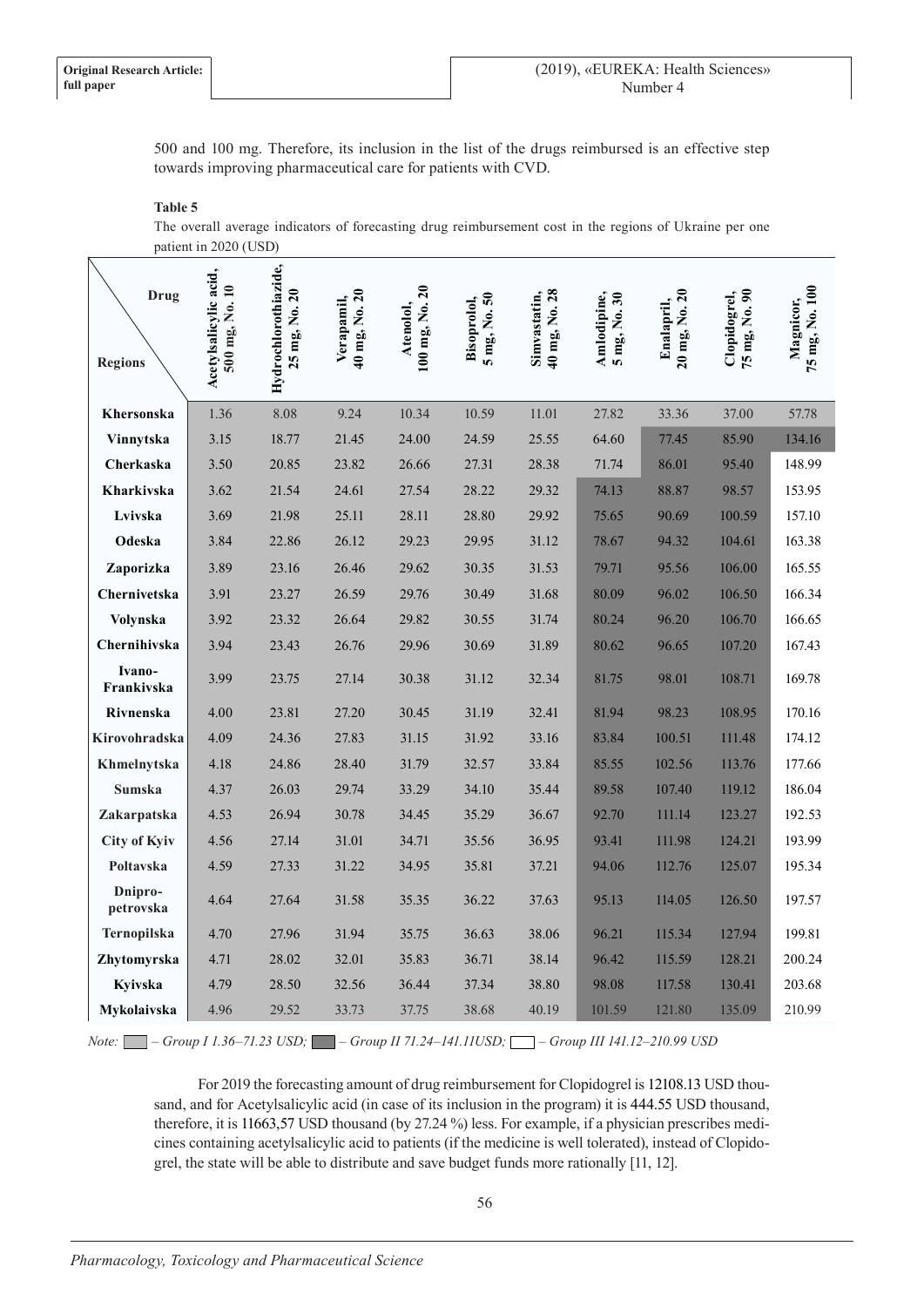## **5. Discussion**

Improvement and provision of high-quality and affordable care to patients with socially important pathologies is a priority in development and formation of an effective healthcare system [13]. The study of decision-making in drug reimbursement author of the inventory increase spending on health in the world and part reimbursement mechanisms in public policy [14]. Author Johnson P.E. in his work «Pharmaceutical reimbursement: an overview» describes the benefits of electronic information programs for the health system and their participation in the process of reimbursement of the cost of medicines [15]. In their work «Pharmaceutical pricing and reimbursement in China» scientists emphasize that regulation of the healthcare system is necessary to ensure transparency at all stages of decision making and, as a consequence, rationalization of all processes to improve the quality standards of treatment [16].

For example, in the study «Health Care Economics: The Real Source of Reimbursement Problems» the author describes the problems faced by the healthcare system in the UK when reimbursing the cost of services to patients [17]. As a variant to solve the problem the author offers new models for reimbursement of services used by the patient in the process of treatment.

In another study «Evolution of drug reimbursement in Canada: The Pan-Canadian pharmaceutical alliance for new drugs», the authors noted that public authorities, medical and pharmaceutical workers, patients and other participants involved in the process of providing care to patients need to improve mechanisms for reimbursement of drugs and services through negotiations, as well as a clear definition of duties and obligations for all participants [18]. The authors of the article «The future of cardiovascular care: From affordable care to the academic medical center» identified problems in the healthcare system of America associated with budgetary costs for patients. Spending on programs to provide CVD patients with medical and pharmaceutical care is increasing, and therefore, it is necessary to redistribute risks and pay more attention to optimizing the cost of services [19, 20].

In Ukraine, forecasting the indicators for drug reimbursement is performed for the first time for patients with CVD within the framework of the government program and is of significant importance in the further process of reforming and developing the healthcare system. Thanks to the prognosis and possible further expansion of the program "Available medicines" for drug reimbursement patients with CVD will be able to get help.

# **6. Conclusion**

1. CVD is the leading cause of premature mortality among the world's working-age population. The high prevalence and subsequent mortality from CVD are due to a number of factors, including heredity, concomitant diseases, ecology, inadequate therapy and low solvency of the population.

2. According to the results for forecasting the volume of drug reimbursement to patients with CVD under the government program it has been found that Clopidogrelhas the 12108.13 USD thousand and  $11908.24$  USD Thousand, Enalaprilthe takes second position  $-1$  highest indicator – 10916.4 USD thousand in 2019 and 10736.18 USD thousand in 2020, while Amlodipine occupies the third position – 9105.60 USD Thousand and 8955.28 USD thousand.

3. Among the medicines not included in the government program the largest forecasting amount required for reimbursement (in case of inclusion in the program) is 18910.55 USD Thousand in 2019 and 18598.36 USD Thousand in 2020 for Magnicor, and the least amount is 444.55 USD Thousand and 437.22 USD Thousand for Acetylsalicylic acid, respectively.

4. Despite the fact that the treatment with Acetylsalicylic acid should be carried out on a regular basis in patients with hypertension and coronary artery disease, it is necessary to include this medicine or its analogs in accordance with clinical protocols and international standards of treatment to the program "Available medicines". The inclusion of medicines of Acetylsalicylic acid in the reimbursement program will make it possible to reduce morbidity and mortality from CVD, as well as guarantee access to high-quality and effective pharmacotherapy for all segments of the population.